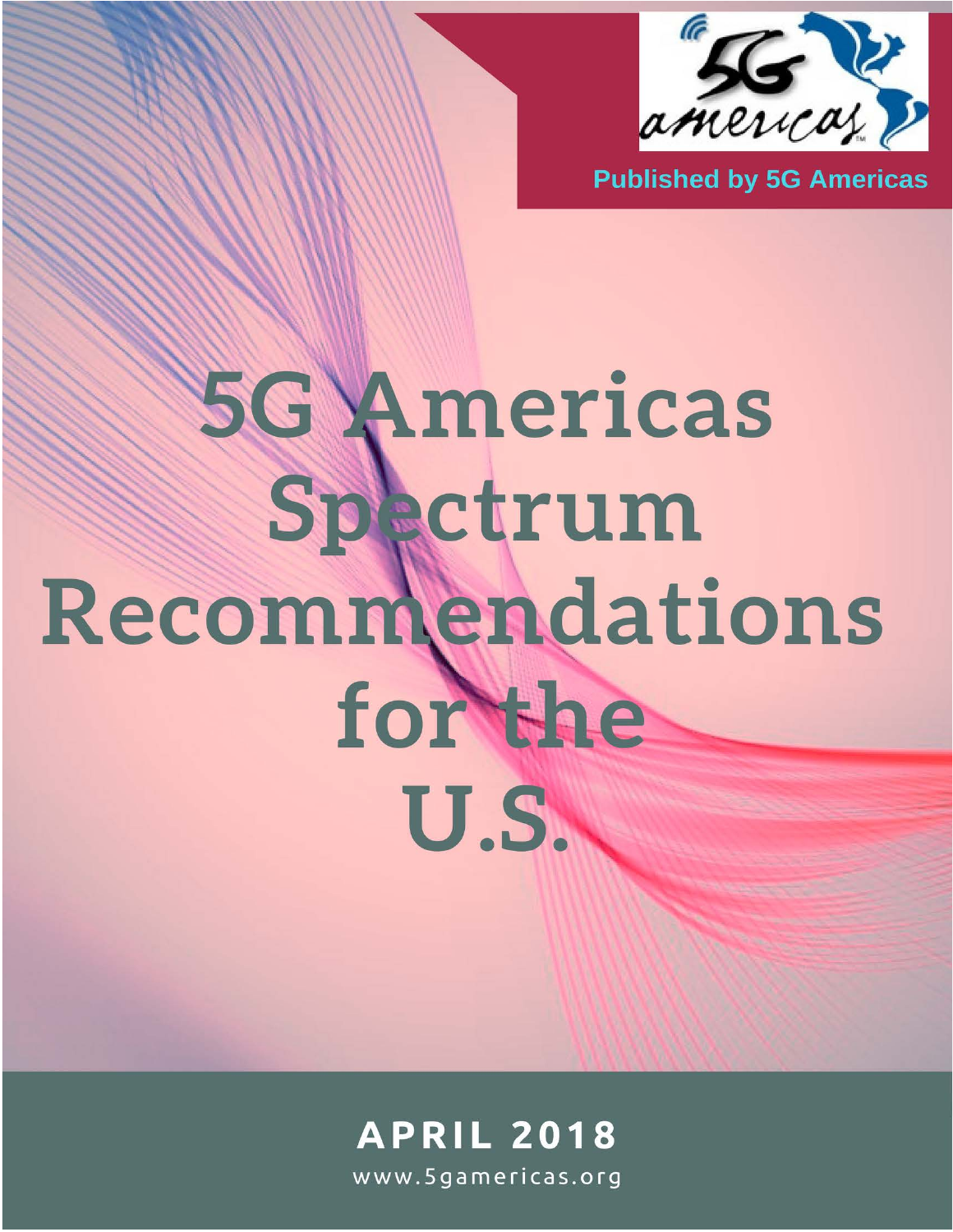### TABLE OF CONTENTS

| 1. |  |
|----|--|
| 2. |  |
|    |  |
|    |  |
|    |  |
|    |  |
|    |  |
|    |  |
|    |  |
|    |  |
|    |  |
| 3. |  |
|    |  |
|    |  |
|    |  |
|    |  |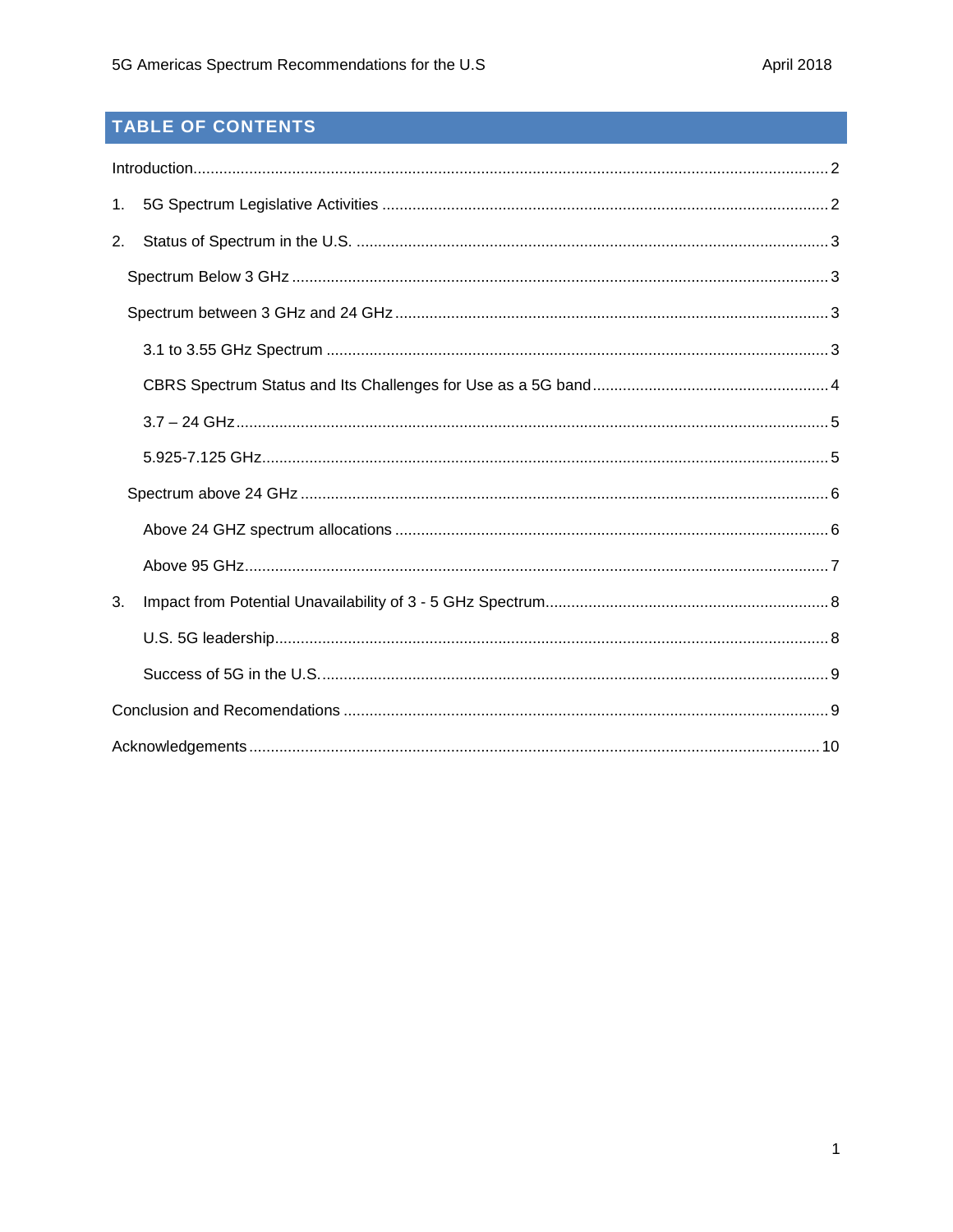#### <span id="page-2-0"></span>**INTRODUCTION**

With the advent and popularity of the smartphone, mobile data usage has been steadily increasing year over year along a steep trend line that is expected to continue. Technology continues to advance to improve spectrum efficiency, but more spectrum will be needed to meet the mobile data demand. Licensed spectrum has been used by operators as the raw material to deliver wireless data for mobile and nomadic use cases.

Incumbents who do not utilize their spectrum very often, in both the temporal or geographical domain, create an opportunity for a shared spectrum allocation in which mobile services can utilize the spectrum when the incumbent is not operating. However, licensed spectrum has fueled the smartphone revolution. So, it is important to continue to provide enough spectrum runway so that mobile data network supply can continue to meet mobile network demand. Allocation of licensed, shared, and unlicensed spectrum is necessary for the success of 5G. However, the focus of this paper is on licensed spectrum. Allocation of spectrum under one regulatory approach is not a substitute for the other. Future spectrum should be allocated and deployed in areas where it can provide the most benefit to wireless consumers.

Exponential growth in mobile data demand in conjunction with the spectrum needs of upcoming bandwidth intensive applications envisioned for 5G necessitate the availability of new licensed spectrum pools. This paper reviews the potential spectrum resources in the U.S. below 6 GHz as well as above 6 GHz. In particular, the recent NTIA announcement about 3.45-3.55 GHz spectrum, and the FCC Mid-Band Notice of Inquiry (NOI) about the 6-24 GHz range, are discussed as important spectrum resources that need additional attention. One key characteristic of these potential 5G spectrum resources is that they are mainly in occupied bands and require clearing and/or development of sharing mechanisms.

Noting that spectrum identification and allocations take considerable time before the spectrum can be deployed and to meet current and future traffic demands, regulators and government agencies will need to take immediate actions in making sure that a sufficient amount of licensed spectrum is available for 5G deployments, in the appropriate timeframe. Contained in this paper are recommended actions for the U.S. to facilitate the deployment and success of 5G technology and the services it will enable. As discussed in the paper, it is highly desirable to have globally-harmonized licensed spectrum allocations for 5G applications.

#### <span id="page-2-1"></span>**1. 5G SPECTRUM LEGISLATIVE ACTIVITIES**

5G Americas applauded the passing of the RAY BAUM'S Act as part of the Omnibus in March of 2018. This legislation, named for recently deceased Energy & Commerce staff director Ray Baum, RAY BAUM'S Act<sup>[1](#page-2-2)</sup> ensures a pipeline of spectrum for commercial use, provides needed flexibility for spectrum auction deposits so licensed spectrum can be auctioned this year, and streamlines the siting of wireless facilities on federal property, establishing best practices for state and local jurisdictions to follow. This bill was the result of a bipartisan, bicameral agreement between Senate and House leaders. The Act provides key provisions from the Senate approved MOBILE NOW ACT (S.19) to accelerate the development of nextgeneration 5G wireless technology.

<span id="page-2-2"></span><sup>&</sup>lt;sup>1</sup> [Ray Baum's Act,](https://energycommerce.house.gov/wp-content/uploads/2018/03/HR-4986-Suspension.pdf) February 8, 2018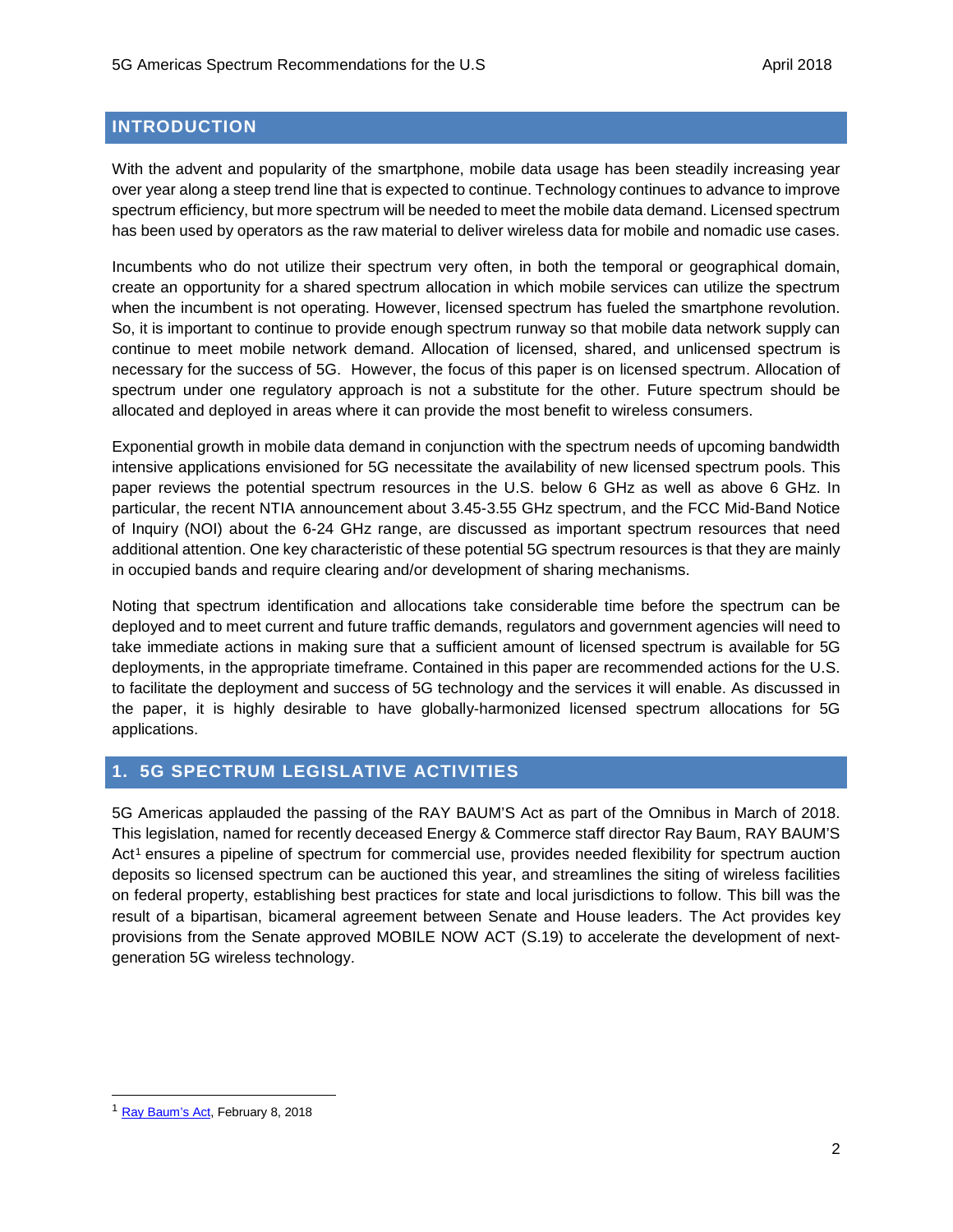#### <span id="page-3-0"></span>**2. STATUS OF SPECTRUM IN THE U.S.**

#### <span id="page-3-1"></span>SPECTRUM BELOW 3 GHZ

Spectrum below 3 GHz mainly includes the licensed spectrum currently in use for 3G/4G services and unlicensed spectrum used by Wi-Fi/Bluetooth. It is expected that 3G/4G spectrum will be repurposed for 5G over the long term, but, in the short term other spectrum options are necessary to support 5G. Bands with some potential for 5G include 1300-1390 MHz, 1780-1850 MHz, 1435-1525 MHz, 2700-2900 MHz, and 2900-3100 MHz. It would take several years before all or some portion of these bands may become available for 5G mobile services since all are currently used for Federal systems in the U.S. WRC-15 allocated portions of the 1427-1518 MHz to mobile services in many countries, but the U.S., China, and Russia have not yet adopted this allocation. The rest of the bands were not allocated to mobile services in WRC-15, but in the U.S., there is the option that some of the federal systems in these bands could relocate to other bands and make these bands available for commercial 5G services. For example, The FAA (Federal Aviation Administration) has considered relocating its operation from 1300-1350 MHz and freeing up this band for 5G.

#### <span id="page-3-3"></span><span id="page-3-2"></span>SPECTRUM BETWEEN 3 GHZ AND 24 GHZ

#### 3.1 TO 3.55 GHZ SPECTRUM

The 3100-3550 MHz band is allocated to the Federal Government Radiolocation service on a primary basis, and to non-Federal radiolocation on a secondary basis. In addition, the 3100-3300 MHz band is allocated to Federal and non-Federal Earth exploration-satellite and space research on a secondary basis and the 3300-3500 MHz band is allocated to the amateur service on a secondary basis.

The NTIA (National Telecommunications and Information Administration), in coordination with the DOD (Department of Defense) and other federal agencies have been considering repurposing a portion of this spectrum for wireless broadband services. Recently, they identified 100 megahertz of spectrum in the 3450- 3550 MHz band for potential broadband wireless use. In the United States, military radar systems currently operate in 3450-3550 MHz and Amateur Radio has an allocation in this band. DOD plans to submit a proposal under the Spectrum Pipeline Act to carry out a comprehensive radio-frequency engineering study to determine the potential for introducing advanced wireless services in this band without harming critical government operations. This is a very encouraging step in the direction of making the badly-needed midband spectrum available for the 5G broadband services in the U.S.

This spectrum is immediately below the CBRS (Citizens Broadband Radio Service) band. International spectrum harmonization could lead to the creation of a global market for equipment that includes the 3450- 3550 MHz band, and could help bring services to the market quicker, and provide economies of scale for suppliers, operators and consumers.

Being immediately below the CBRS band makes the 3450-3550 MHz band even more appealing because this band expands the amount of licensed mid-band spectrum beyond the 70 MHz that will be available for Priority Access Licenses (PAL) in the CBRS band.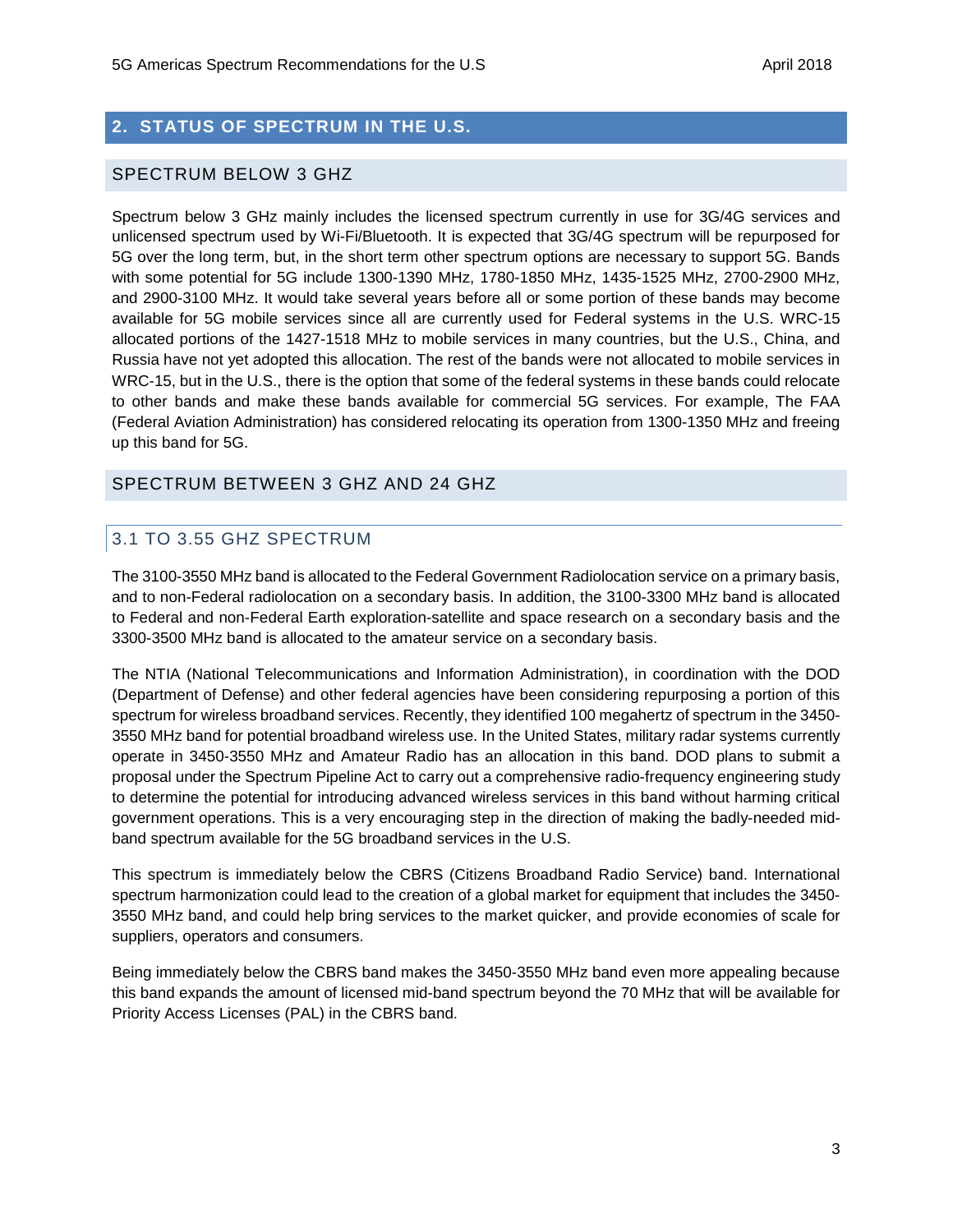#### <span id="page-4-0"></span>CBRS SPECTRUM STATUS AND ITS CHALLENGES FOR USE AS A 5G BAND

The CBRS band (3550-3700 MHz) has a three-tier structure including incumbents (e.g. U.S. Naval Radar, DOD personnel), PALs (Priority Access Licensees), and GAA (General Authorized Access) users, in the order of spectrum access priority. Out of the 150 MHz of spectrum allocated to CBRS, a maximum of 70 MHz is reserved for PALs and a minimum of 80 MHz to GAA. GAA users will also be able to use the PAL spectrum when not in use by PAL licensees. The band is currently under development and requires SAS and ESC certification. PAL licenses have not yet been auctioned.

The CBRS spectrum, with its current three-tier structure, does not necessarily offer a plausible 5G spectrum solution in 3-5 GHz to the U.S. mobile service providers because of the limited amount of available spectrum and its low transmitter output power. This contrasts with the status of the 3-5 GHz in all other major economies where this spectrum has been considered as a 5G priority band and has at least 300 MHz of spectrum earmarked for 5G services. Major global operators' initial rollout plans are mainly focused on 3-5 GHz spectrum, while this spectrum range is generally missing in the U.S. operators 5G plans.

In a recent NPRM, the FCC proposed some rule changes for the PAL spectrum use, including longer license terms, license renewability, larger geographic license areas, and targeted auction methodology. 5G Americas, in its comments, recommended a 10-year license term with renewal expectancy, a Partial Economic Area-like license area, and bidding on specific blocks of PAL spectrum. These changes, if adopted, will make the PAL spectrum more attractive for 5G use and facilitate creation of a sizable swath of mid-band spectrum when considered together with the 100 MHz of spectrum below the CBRS band.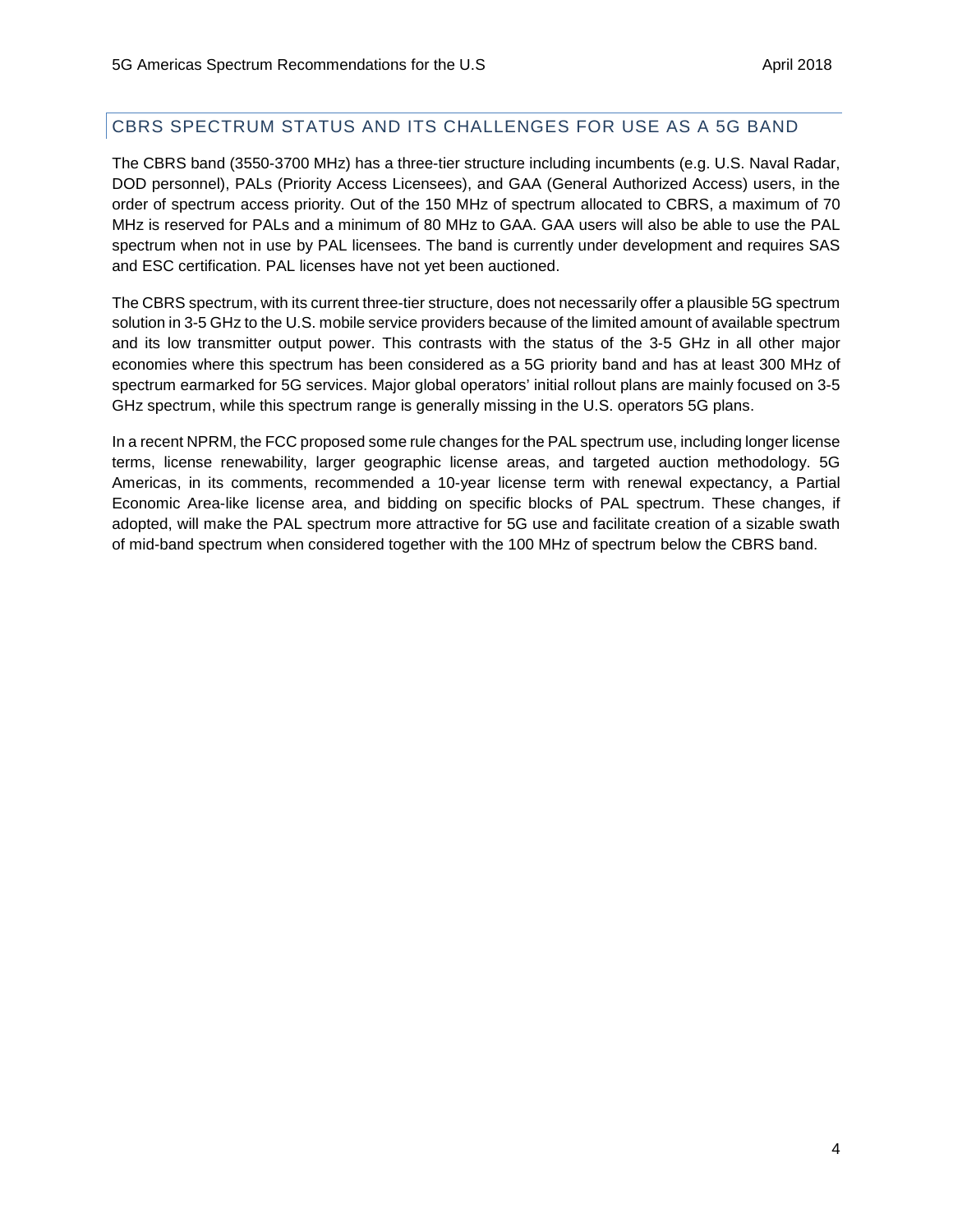#### <span id="page-5-0"></span>3.7 – 24 GHZ

Spectrum in the 3.7-24 GHz band was the subject of a recent FCC NOI. Three bands including 3.7-4.2 GHz, 5.925-6.425 GHz, and 6.425-7.125 GHz were specifically discussed. This is clearly a good first step in the direction of providing greater spectrum in the 3-5 GHz range.

#### **3.7 – 4.2 GHZ**

The band 3.7-4.2 GHz holds significant promise for terrestrial mobile, as it overlaps and is adjacent to the 3 GHz spectrum that is being made available for 5G services in Europe. It is also adjacent to the CBRS band discussed above. The band is also utilized by C-band satellite downlink and Fixed Services, and these uses will need to be addressed as part of the process to enable this band for terrestrial 5G. The FCC is currently considering options for 3.7-4.2 GHz, and a Notice of Proposed Rulemaking is expected in the summer of 2018. The FCC should analyze and get up-to date information on the C-band earth stations to ensure that if re-allocated, current users of the band are accommodated.

#### <span id="page-5-1"></span>5.925-7.125 GHZ

At present, the bands 6.425-7.125 GHz contain fixed links licensed to common carriers, the industrial/business pool, and public safety organizations. The band is also home to licensed mobile uses, such as remote broadcasting and public safety.

The FCC has opened an inquiry highlighted above inviting interested parties to comment on whether and how 5.925 -7.125 GHZ might be further utilized for wireless broadband. The Notice of Inquiry asked whether the band could be more intensively utilized by fixed and mobile services, and whether the band could be an expansion opportunity for unlicensed devices. The FCC has received many varied comments on its proposals, including some support for making some portion available for licensed broadband, but also comments from incumbents raising harmful interference concerns with respect to existing operations. A possible next step for the FCC would be a Notice of Proposed Rulemaking if it chooses to move forward. Otherwise there is no further action to be taken.

*Recommendation: Quickly finalize rules for the CBRS band in the U.S. by June 2018 and move toward an auction of the resulting licenses as soon as practicable (1H2019)*

#### *Recommendation: Certify a Spectrum Access System by August 2018 for the CBRS band*

*Recommendation: Prioritize rulemaking (in 2018) and allocation of the 3.7-4.2 GHz band for licensed 5G deployment by 2020,* 

*Recommendation: Open more mid band spectrum such as 3.45-3.55 GHz by 2022 or earlier.*

*Recommendation: Continue to look at spectrum opportunities for licensed use of spectrum in the range 7-24 GHz*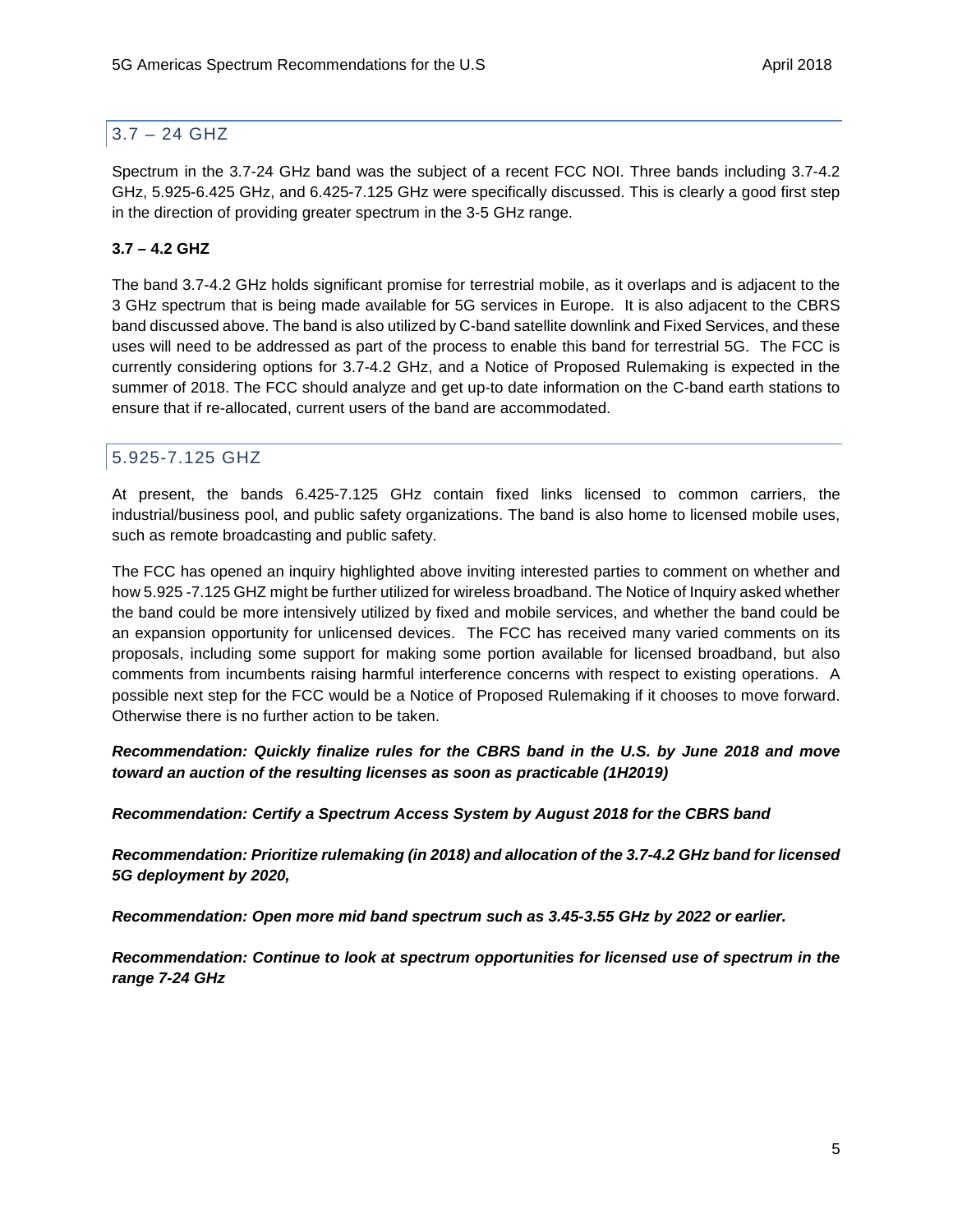#### <span id="page-6-0"></span>SPECTRUM ABOVE 24 GHZ

#### <span id="page-6-1"></span>ABOVE 24 GHZ SPECTRUM ALLOCATIONS

There has been significant progress in the U.S. towards making spectrum above 24 GHz available for 5G. These bands have traditionally been used for fixed and satellite services. The FCC has been driving this process in several steps:

- Notice of Inquiry (NOI) issued in end of 2014
- Notice of Proposed Rulemaking (NPRM) issued in end of 2015
- Report and Order (R&O) and a Further Notice of Proposed Rulemaking (FNPRM) issued on July 14, 2016
- Second Report and Order, Second NPRM, Order on Reconsideration, and Memorandum Opinion and Order, issued on November 22, 2017

On July 14, 2016, the FCC adopted and released an R&O and FNPRM making available more spectrum for flexible-use wireless broadband than ever before- a total of 10.85 GHz. Specifically, the rules create a new Upper Microwave Flexible Use Service (UMFUS) in the 28 GHz (27.5-28.35 GHz), 37 GHz (37-38.6 GHz), and 39 GHz (38.6-40 GHz) bands, and an unlicensed band at 64-71 GHz.

In the process, the FCC asked additional questions regarding implementation of the rules governing those bands and proposed additional bands for consideration: 24-25 GHz (24.25-24.45/24.75-25.25 GHz), 32 GHz (31.8-33.4 GHz), 42 GHz (42-42.5 GHz), 48 GHz (47.2-50.2 GHz), 51 GHz (50.4-52.6 GHz), 70 GHz (71-76 GHz), and 80 GHz (81-86 GHz). It also sought comment on how the FCC can provide access to additional spectrum above 95 GHz. There were also several Petitions for Reconsideration urging the FCC to revisit some of the proposed rules.

On November 22, 2017, the FCC issued a Second Report and Order, Second Further Notice of Proposed Rulemaking, Order on Reconsideration, and Memorandum Opinion and Order. Comments were due January 23, 2018 and Reply Comments were due February 22, 2018.

On March 27, 2018, the Chairman of the FCC announced that he would like to have auctions of the 28 GHz and 24 GHz bands by the end of the year and would be seeking comments on auction procedures through a Public Notice adopted in April 2018.[2](#page-6-2) No announcement has been made with respect to auction of additional bands already allocated for mobile services, including 37 GHz, 39 GHz, and 47 GHz.

#### WHAT THE SECOND REPORT AND ORDER, ORDER ON RECONSIDERATION, AND MEMORANDUM OPINION AND ORDER ACCOMPLISH:

- Made available an additional 1700 MHz of high band spectrum for flexible terrestrial wireless use in the 24 GHz ((24.25-24.45/24.75-25.25 GHz) and 47 GHz (47.2-48.2GHz) bands
- Maintained the spectrum allocations adopted in the 28 GHz, 37 GHz, and 39 GHz bands, with several minor modifications to the rules that were previously established

<span id="page-6-2"></span><sup>&</sup>lt;sup>2</sup> [FCC Fact Sheet,](https://transition.fcc.gov/Daily_Releases/Daily_Business/2018/db0327/DOC-349938A1.pdf) March 27, 2018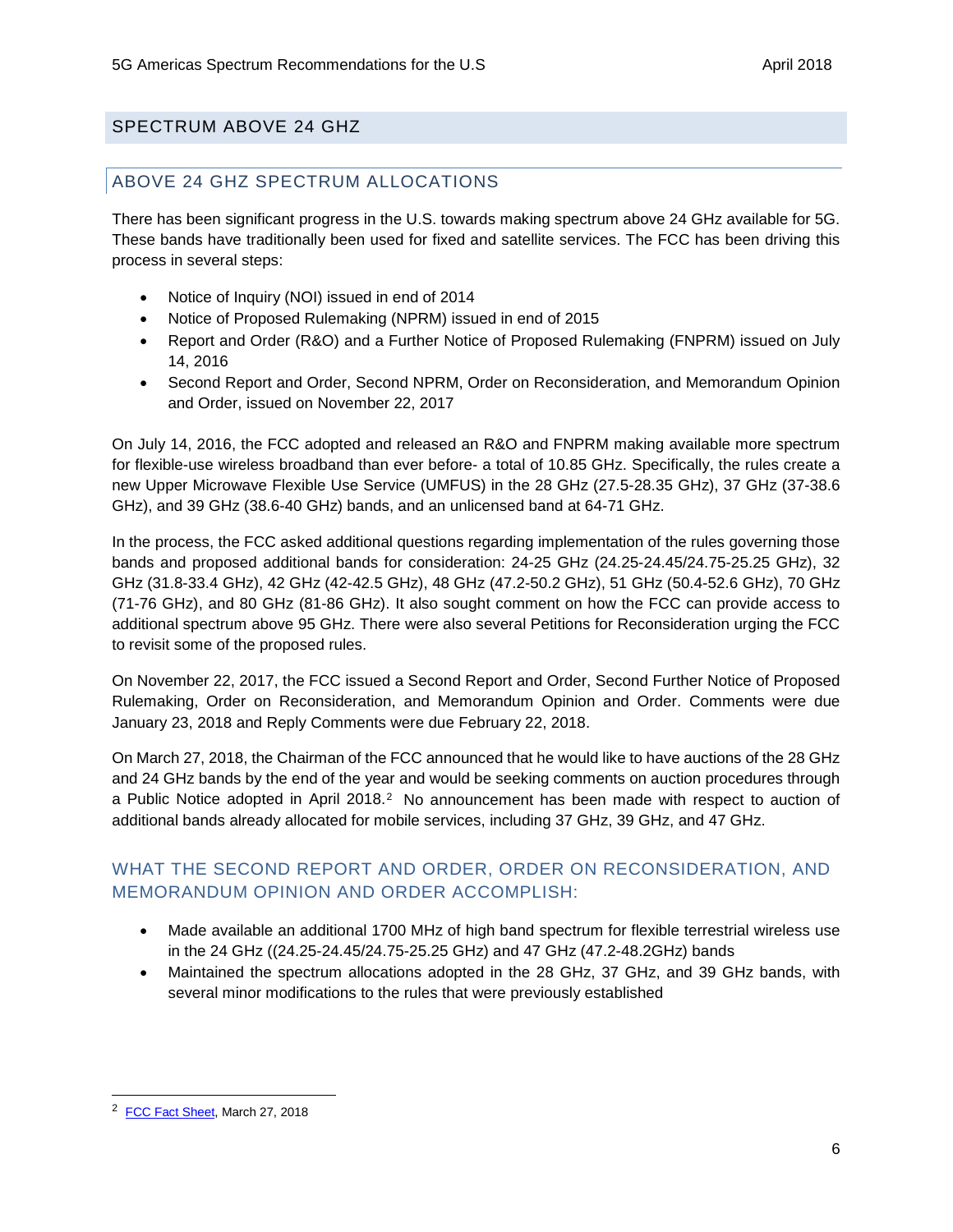#### <span id="page-7-0"></span>ABOVE 95 GHZ

At its Open Meeting on February 22, 2018, the FCC adopted their Spectrum Horizons Notice of Proposed Rulemaking (NPRM) that seeks comment on a plan to make the spectrum above 95 GHz more readily accessible for new innovative services and technologies. The NPRM seeks comment on proposed rules to permit licensed fixed point-to-point operations in a total of 102.2 GHz of spectrum; on making 15.2 GHz of spectrum available for unlicensed use; and on creating a new category of experimental licenses to increase opportunities for entities to develop new services and technologies from 95 GHz to 3 THz with no limits on geography or technology.

#### 26 GHZ (25.25-27.5 GHZ)

The FCC in its Spectrum Frontiers Second Further Notice of Proposed Rulemaking reiterated that the millimeter wave bands that were in the prior NPRM/FNPRM or raised in the record, but which have not yet been made available for flexible terrestrial wireless use, are still under consideration by the Commission. Among the other mmWave bands listed above, several commenters in this docket supported the use of the 25.25-27.5 GHz (26 GHz) band for exclusive, licensed use due to the attention that the 26 GHz band is receiving from countries primarily in Asia and the European Union for 5G. The Spectrum Frontiers proceeding on addressing additional millimeter bands is ongoing and it is expected that these bands will be considered in future Commission items. The 26 GHz band should be one of the bands considered. This band is directly adjacent to both the 24 GHz band and the 28 GHz band and therefore is in a unique position to help in the establishment of an equipment tuning range that would allow different regions/countries to select from this frequency range to implement 5G based on national interests.

#### *Recommendation: The Commission should take necessary actions to allow flexible use based on Part 30 in the 26 GHz band.*

#### FURTHER RECOMMENDATIONS FOR SPECTRUM ABOVE 24 GHZ

As discussed in the previous sections, the FCC's Spectrum Frontier Report and Orders and associated FNPRMs have opened the mmWave bands for mobile use. There has been clear progress in bringing 5G spectrum to the marketplace, but auction rules must still be adopted, and the auctions still must be held, before the potential of 5G in these spectrum bands can begin to be fully realized.

After the Second Report and Order released on November 22, 2016, the amount of spectrum planned for licensed or shared use rose to 5.55GHz with the opening of 1.7 GHz of spectrum in the 24 GHz and 47 GHz bands, in addition to the 3.85 GHz of spectrum opened in 2016 in the 28 GHz (27.5-28.35 GHz), 37 GHz (37-38.6 GHz), and 39 GHz (38.6-40 GHz) bands. However, the additional spectrum in the 31.8-33.4 GHz band and the 50.4-52.6 GHz band was left in a pending state. This would potentially increase licensed spectrum by 3.8 GHz, raising the total for licensed spectrum in the mmWave bands to 9.35 GHz. The Commission should quickly authorize rules for licensed operations in these bands and proceed to adopt auction rules.

#### *Recommendation: The FCC should quickly adopt auction rules and proceed to auctioning the licensed mmWave spectrum that has been allocated via the mmWave Orders as soon as Q42018*

*Recommendation: The FCC should quickly issue service rules for the remaining 3.8 GHz of licensed mmWave spectrum that was left unaddressed after the 2nd Report and Order*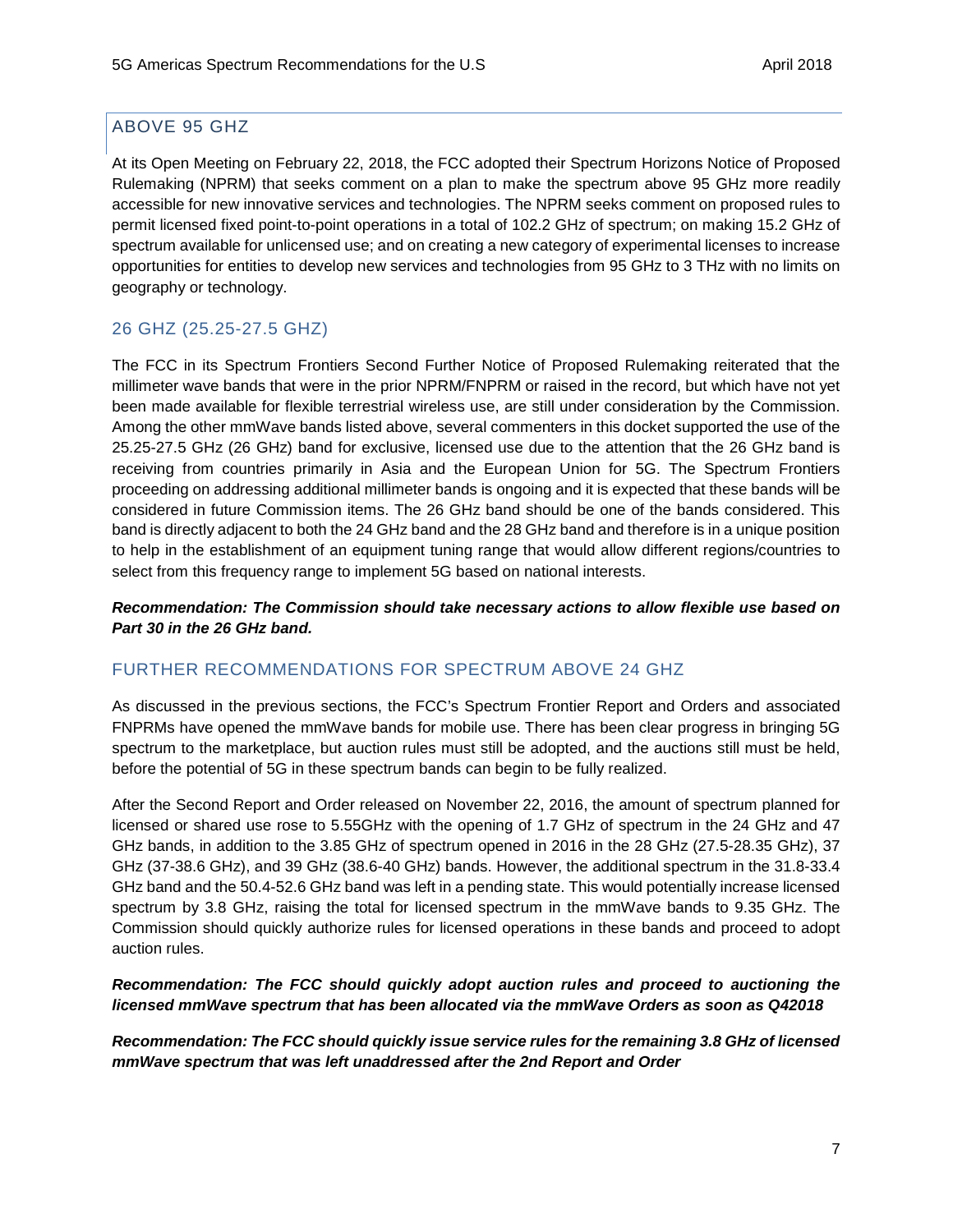Moreover, out of the 5.55 GHz of licensed spectrum so far opened in mmWave bands, the FCC reserved 600 MHz for shared used with Federal government services in 37-37.6 GHz. However, the extent of future Federal users and their particular applications and utilization was left unclear in the FCC's decision, as were the details of the sharing framework. This makes it difficult to judge the actual long-term availability of spectrum for commercial use in this specific 600 megahertz of spectrum. The uncertainty around a 37-37.6 GHz sharing framework and its availability for commercial users could impact the development of standards and the ecosystem pertaining to the remaining 37.6-40 GHz range, for which service rules are already issued. If the Commission decided to move forward with the auction of the 37.6 – 38.6 GHz band for which service rules already exist, any technical changes necessary as a result of finalizing sharing arrangements for the 37-37.6 GHz band could be implemented on a prospective basis.

*Recommendation: The FCC in coordination with the NTIA should quickly resolve the sharing framework and operability questions and issue the remaining rules for 37-37.6 GHz so the band can be used. Ideally, these rules should be aligned with the rules adopted for 37.6-40 GHz to benefit from the scale generated by equipment capable of operating across the entire 37-40 GHz range*

*Recommendation: The FCC should consider moving forward with the auction of the 37.6 – 38.6 GHz band quickly rather than delay auction while the 37-37.6 GHz rules are finalized*

*Recommendation: The FCC is encouraged to complete the re-banding of the 39 GHz band and make that band available for auction as soon as possible* 

#### <span id="page-8-0"></span>**3. IMPACT FROM POTENTIAL UNAVAILABILITY OF 3-5 GHZ SPECTRUM**

The 3-5 GHz range of spectrum has the most potential to provide a global band for 5G coverage and capacity. A global ecosystem has tremendous benefits for the U.S., including progressing technology leadership and improving experience for the U.S. population. Harmonizing international spectrum provides economies of scale for infrastructure, devices and roaming that are all beneficial to U.S. consumers.

The benefits of economies of scale from a global band includes facilitating research and development. The industry can leverage the existing R&D by bringing new spectrum to market at reduced capital costs. Lowering the cost of production/deployment has an economic effect of improving U.S. industry competitive advantages. The effect goes beyond telecom and would benefit the many industries that require connectivity in general e.g. all industries that rely on telecommunications.

There is also a benefit in shared innovation. More spectrum in a common global band also prevents fragmentation of innovation.

In addition, speed of deployment in mid-bands such as the 3-5 GHz range can be faster than in mmWave, due to reuse of the existing macro site grid, as well as, the network capacities being greater than on lower frequency bands through the use of massive MIMO. Deployment in the 3-5 GHz range will particularly be expedited if large amounts of spectrum are made available (e.g., by opening 3.7-4.2 GHz and 3.45-3.55GHz in addition to the CBRS band).

#### <span id="page-8-1"></span>U.S. 5G LEADERSHIP

The U.S. is clearly leading the world in mmWave spectrum allocations, thanks to the FCC's determined and expeditious actions. However, that leadership in the mmWave bands may erode through delays in adopting auction rules, and indeed in holding the auctions themselves. Consequently, the more important metric the deployment of 5G in mmWave in spectrum bands—could lag the rest of the world longer term. For this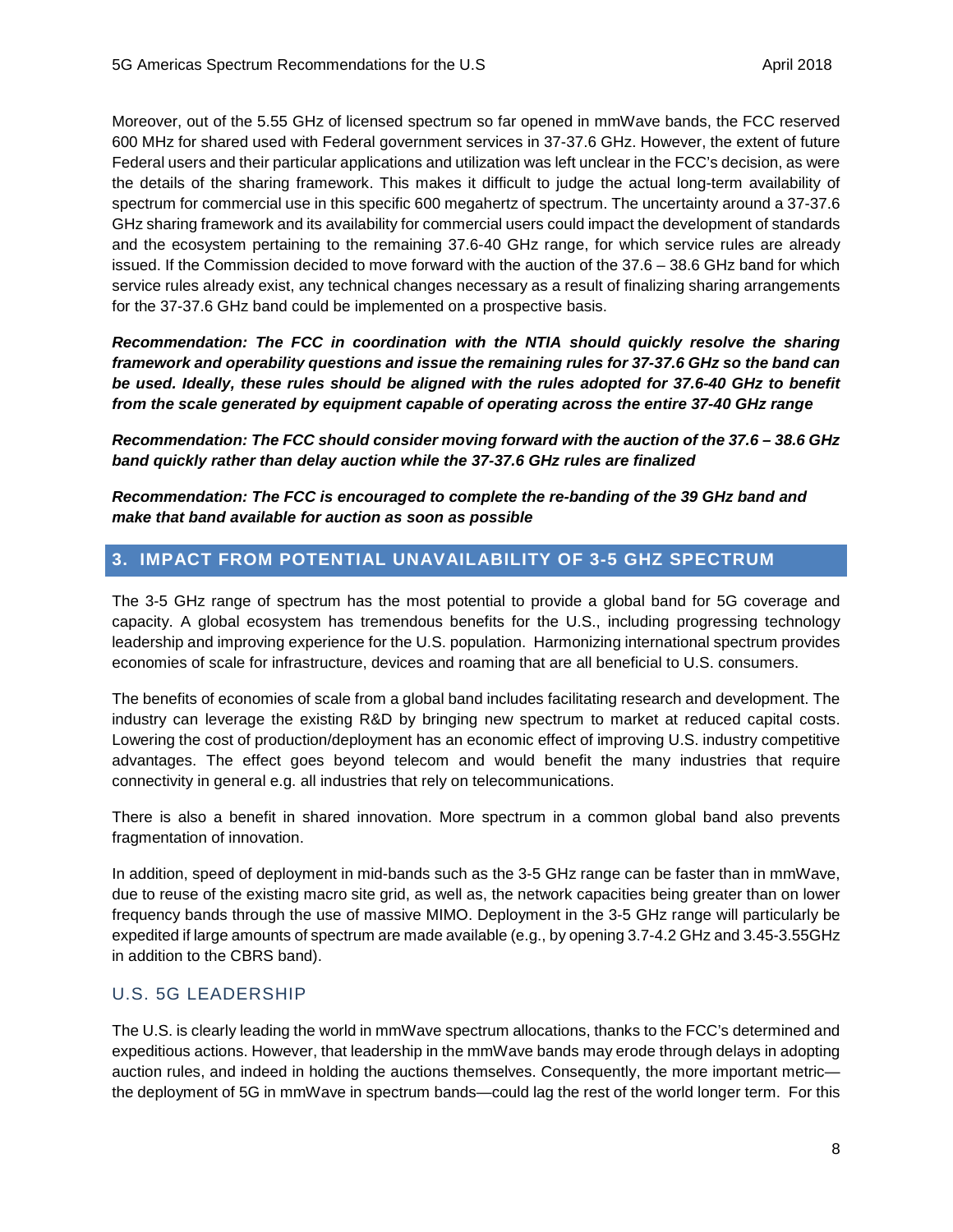reason, 5G Americas was very pleased that the FCC will consider a Public Notice for adoption at its April 2018 Open Meeting, and likely be requesting comment on auction rules for an auction by year end.

*Recommendation: Adopting service rules is only a first step in making spectrum operational. Shortly after adopting service rules, the FCC should strive (as a general practice in all bands) to set and publish attainable schedules for adopting auction rules and holding the spectrum auction for all available bands as quickly as possible*

#### <span id="page-9-0"></span>SUCCESS OF 5G IN THE U.S.

5G spectrum plans in the U.S. have so far been mainly focused on the spectrum above 24 GHz to address the needs of some of the use cases and deployment scenarios. While mmWaves are helpful in providing large bandwidths necessary for eMBB (enhanced Mobile Broadband), their fundamental propagation challenges prevent them from being an appropriate means for large area coverage. Having set a high level of expectations in the users' mind, the success of 5G greatly hinges on 5G services availability everywhere, which will greatly hinge on the spectrum allocations and auctions below 6 GHz.

#### <span id="page-9-1"></span>**CONCLUSION AND RECOMENDATIONS**

As 5G services are deployed in the U.S., they are expected to cover a wide range of applications which in turn will drive a wide variety of deployment scenarios. The different physical characteristics of spectrum leads to some applications being more suitable for, and expected to be deployed in, certain spectrum ranges including low-band, mid-band, and high-band. Each of these spectrum ranges has specific characteristics that make it suitable for certain deployment scenarios. Low-band for large-area coverage, mid-band for urban deployment with increased capacity, and high-band for limited coverage and very high capacity. As a result, no single band can meet every 5G requirement and fulfil the promises of 5G.

The future success of 5G services in the U.S. depends upon timely availability of sufficient spectrum resources to support the development, investment in and deployment of 5G. A U.S. regulatory framework that prioritizes and supports these needs both in the short (2018-2019) and long term is necessary. The following list of recommendations could drive the creation of such spectrum resources.

#### **1. 3 to 8 GHz:**

- 1.1. Quickly finalize rules for the CBRS band in the U.S. by June 2018 and move toward an auction of the resulting licenses as soon as practicable (1H2019)
- 1.2. Certify a Spectrum Access System by August 2018 for the CBRS band
- 1.3. Prioritize rulemaking (in 2018) and allocation of the 3.7-4.2 GHz band for licensed 5G deployment by 2020
- 1.4. Open more mid band spectrum such as 3.45-3.55 GHz by 2022
- 1.5. Continue to look at spectrum opportunities for licensed use of spectrum in the range 7-24 GHz

#### **2. Above 24 GHz:**

- 2.1. The Commission should take necessary actions to allow flexible use based on Part 30 in the 26 GHz band
- 2.2. FCC should quickly adopt auction rules and proceed to auctioning the licensed mmWave spectrum that has been allocated via the mmWave Orders as soon as Q42018
- 2.3. The FCC should quickly issue service rules for the remaining 3.8 GHz of licensed mmWave spectrum that was left unaddressed after the 2nd Report and Order